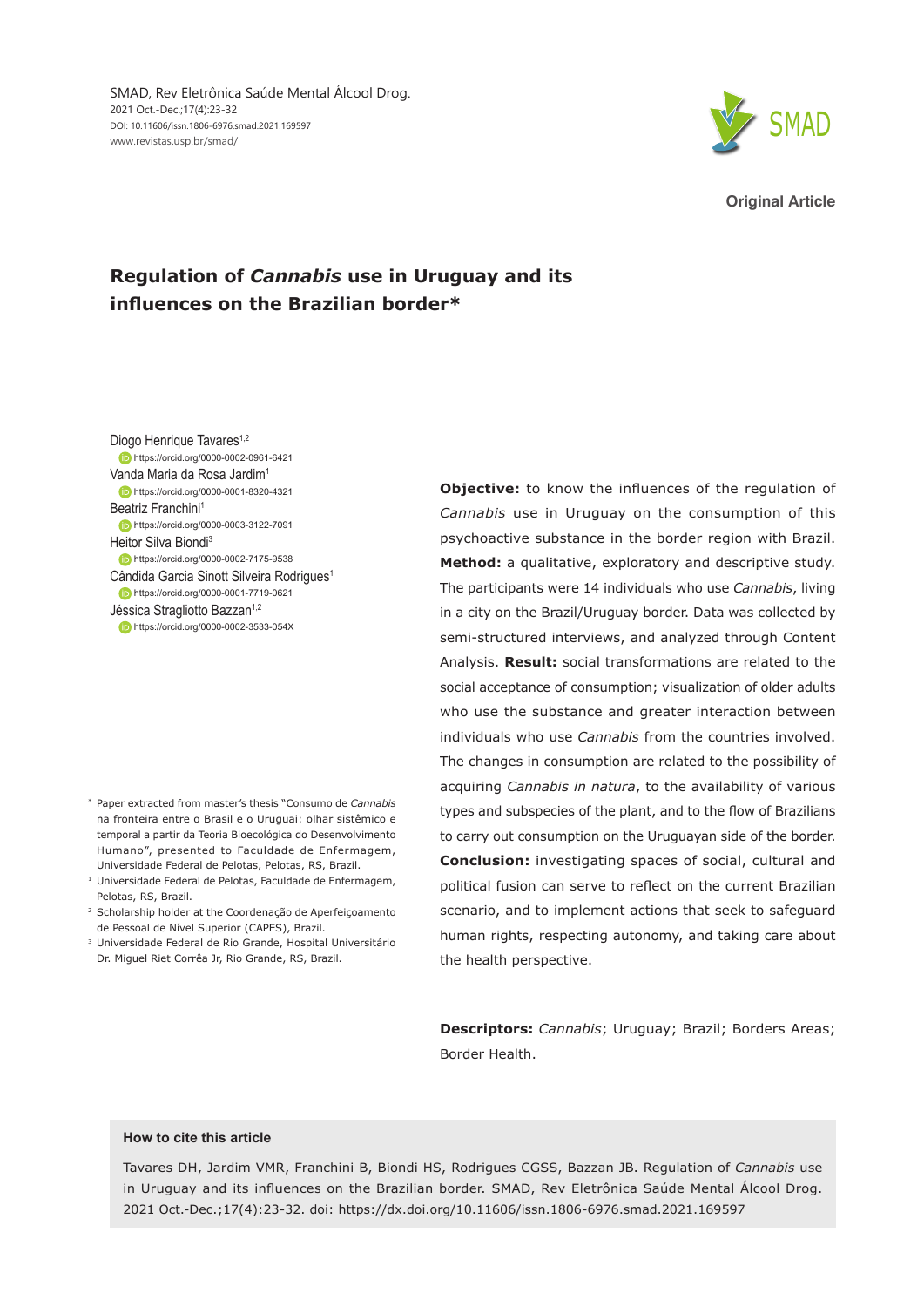# **Regulamentação do consumo de** *Cannabis* **no Uruguai e suas influências sobre a fronteira brasileira**

**Objetivo:** conhecer as influências da regulamentação do consumo da *Cannabis* no Uruguai sobre o consumo desta substância psicoativa na região de fronteira com o Brasil. **Método:** estudo qualitativo, exploratório e descritivo. Participaram 14 pessoas que usam *Cannabis,* residentes em uma cidade da fronteira Brasil/Uruguai. Dados coletados por entrevista semiestruturada, analisados através da Análise de Conteúdo. **Resultado:** as transformações sociais estão relacionadas com a aceitação social do consumo; visualização de pessoas idosas que utilizam a substância e maior interação entre pessoas que usam *Cannabis* dos países envolvidos. As transformações no consumo estão relacionadas com a possibilidade de se adquirir *Cannabis in natura*, disponibilidade de variados tipos e subespécies da planta e o fluxo de brasileiros para realizar o consumo no lado uruguaio da fronteira. **Conclusão:** investigar espaços de fusão social, cultural e política, pode servir para reflexão acerca do atual cenário brasileiro, e implementação de ações que busquem salvaguardar os direitos humanos, respeitando a autonomia, e cuidando sobre a perspectiva de saúde.

**Descritores:** *Cannabis*; Uruguai; Brasil; Áreas de Fronteira; Saúde na Fronteira.

# **Regulación del consumo de** *Cannabis* **en Uruguay y su influencia en la frontera brasileña**

**Objetivo:** conocer la influencia de la regulación del consumo de *Cannabis* en Uruguay sobre el consumo de esa sustancia psicoactiva en la región fronteriza con Brasil. **Método:** estudio cualitativo, exploratorio y descriptivo. Participaron 14 personas que consumen *Cannabis* y viven en una ciudad de la frontera entre Brasil y Uruguay. Los datos fueron recopilados por medio de entrevista semiestructurada, analizados mediante Análisis de Contenido. **Resultado:** las transformaciones sociales están relacionadas con la aceptación social del consumo; visualización de personas mayores que consumen la sustancia y mayor interacción entre personas que consumen *Cannabis* en los países involucrados. Los cambios en el consumo están relacionados con la posibilidad de adquirir *Cannabis in natura*, la disponibilidad de varios tipos y subespecies de la planta y el flujo de brasileños para realizar el consumo en el lado uruguayo de la frontera. **Conclusión:** investigar espacios de fusión social, cultural y política, puede servir para reflexionar sobre el escenario brasileño actual e implementar acciones que busquen salvaguardar los derechos humanos, respetando la autonomía y cuidando la perspectiva de la salud.

**Descriptores:** *Cannabis*; Uruguay; Brasil; Áreas Fronterizas; Salud Fronteriza.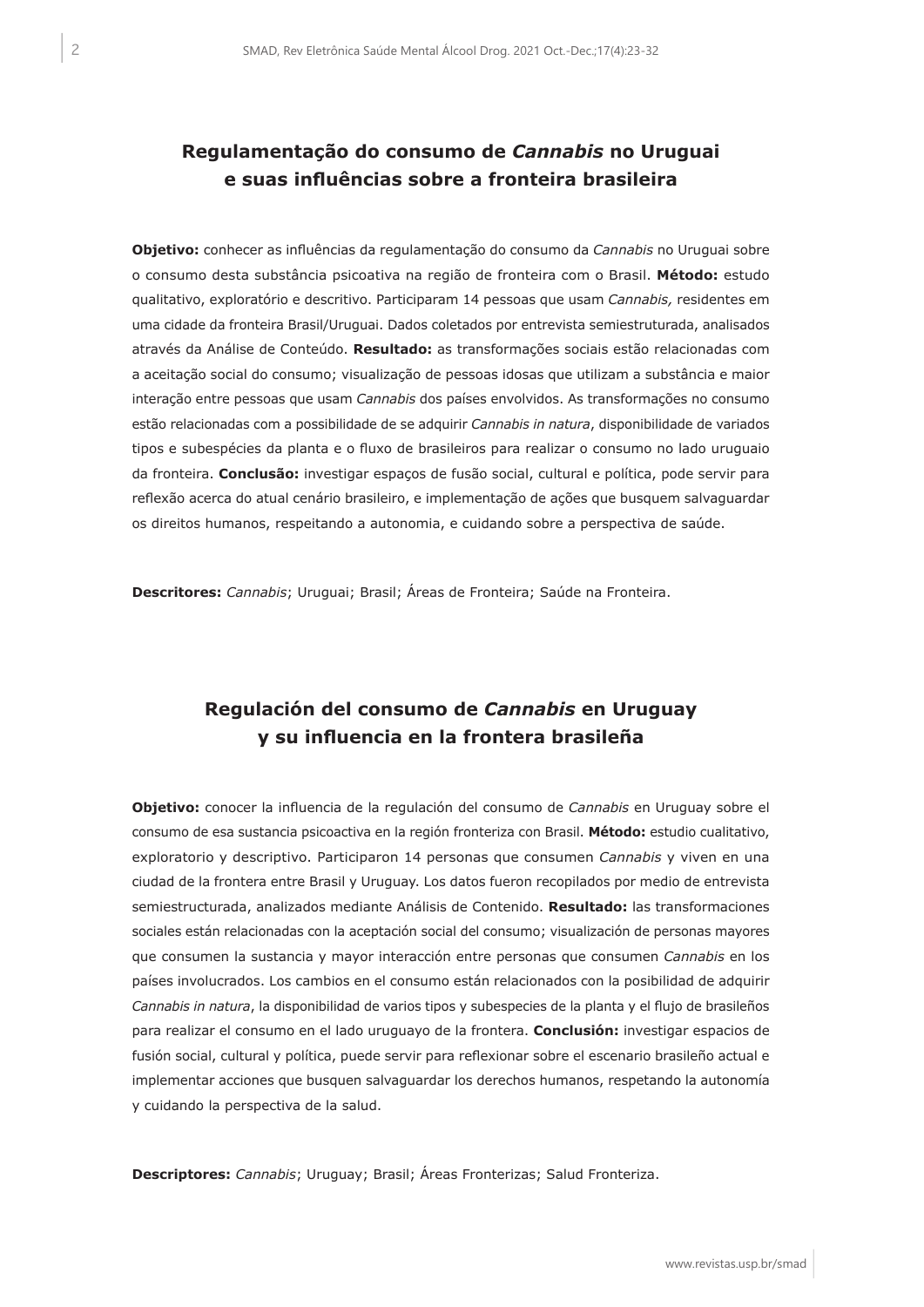# **Introduction**

At the beginning of the  $20<sup>th</sup>$  century, psychoactive substances (PAS) were the target of a prohibitionist policy, led by the United States and which placed other countries in the international system, including Brazil, in this same orbit, initiating the so-called "War on Drugs"; deaths; violence and a billion dollar market, with a strand based on argument and prejudice, mass incarceration and criminalization of the poor $(1)$ .

From 2009 to 2016, more than 20,000 people were killed in Brazil as a result of police interventions, mostly young and black-skinned men<sup>(2)</sup>. In this light, the crime that has one of the greatest contributions to mass incarceration is drug trafficking, with a prison population of 17,506 women and 183,077 men, second only to the type of crime against property, which incarcerated 504,108 people(494,994 men and 9,114 women) in the country with 442, 349 vacancies in its prison system $(3)$ .

In this context, it is emphasized that the prevailing ideas about the expected results of the application of prohibitionist policies would be to stop trafficking, eliminate illicit substances, protect public health, and equitable application of public policies, aspects that have not been achieved, of course. The literature identifies the importance of rethinking alternatives and indicates ways for the dissemination and consolidation of possibilities that responsibly deal with the problem of the use of PAS and urban violence arising from trafficking<sup>(4)</sup>.

In light of this situation, recent policy reforms regarding the regulation of PAS, such as *Cannabis*, have influenced the global debate on drug policies and other perspectives. Going against this method of controlling society, Uruguay, Spain and Colorado, in the United States, instituted models for legalizing *Cannabis* in ways that differ from one another. In Uruguay, legalization came about through the leading role of the country itself, becoming the pioneer in the world to act in a progressive and autonomous manner $(1)$ .

Uruguay, a country bordering Brazil, regulated, through Law 19,172/13, the *Cannabis* market for the entire country, safeguarding people's rights to consume the plant, through the purchase, creation of clubs for planting and individual planting<sup>(5)</sup>.

The regulation of the use of *Cannabis* can transform the context of people who use this PAS and the social aspects interrelated with this practice, such as making it easier to access people who really suffer from PAS abuse, propose new therapeutic perspectives, mass incarceration, violence and social exclusion.

The movement carried out by Uruguay to create political alternatives characterizes a historic landmark, which can influence the lives of people who consume this PAS not only in Uruguay itself, but also in the countries that intersect with it on its borders, such as Brazil. Borders are characterized by being contexts full of particularities, originating from territorial, political and paradigmatic limits, where people from both countries interact on a daily basis, obtaining a sociocultural identity of the border people(6). In this environment, still unexplored, a singular consumption of *Cannabis* can materialize, influenced by the antagonistic perspectives on the use of this PAS existing on both sides of the border between Brazil and Uruguay.

Given this context, this study aims to understand the influence of the regulation of *Cannabis* consumption in Uruguay on the consumption of this psychoactive substance in the border region with Brazil.

## **Method**

A qualitative, exploratory and descriptive study(7), extracted from the dissertation entitled "*Cannabis* consumption on the border between Brazil and Uruguay: a systemic and temporal view based on the Bioecological Theory of Human Development".

The data were collected in a Brazilian municipality that borders Uruguay. The choice of the participants followed these inclusion criteria: making use of *Cannabis*, regardless of the country in which it was used; having Brazilian or dual nationality (Brazil and Uruguay); living in Brazil; and being 18 years old or older. Access to the participants took place through the non-probabilistic approach called "Snowball"<sup>(8)</sup>.

The method made it possible to access participants with common characteristics. Most of them were men, young people, single, who were in the job market or studying higher education. They lived with their family, other students or alone. Everyone used *Cannabis* in a recreational way(9). Only one participant had dual nationality.

The interviews took place on Brazilian soil and at two moments: October 2016 and April 2017. They were developed after the presentation of the research objectives and acceptance of participation, by signing the Free and Informed Consent Form.

At the first collection moment, the initial informant was indicated by the mental health service of the studied municipality and, after his interview, he indicated the second participant, and this the third, following the "Snowball" method<sup>(8)</sup>.

At the second collection moment, contact was made with the last participant of the first collection moment, and the latter indicated a new one to continue the method. The two insertions in the field occurred due to the difficulty in finding people who, when carrying out an illegal practice in Brazil, were willing to explain about the theme. Many were afraid of being exposed to the security organs of the Brazilian State. As a criterion for closing data collection, data saturation was used<sup>(10)</sup>.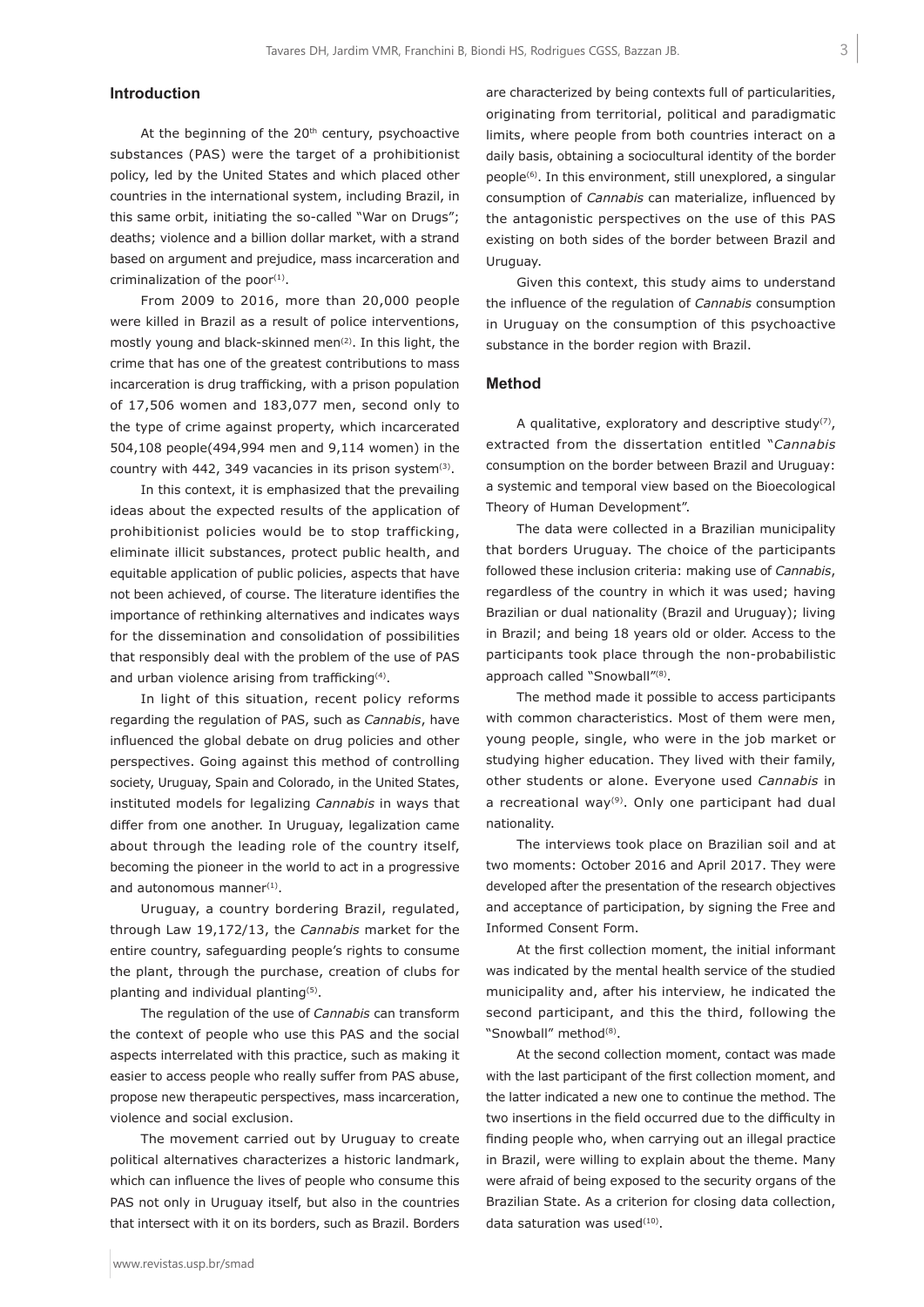Data collection took place through the semistructured interview script in order to achieve the research objectives. The interviews lasted a mean of 20 minutes, the interviewer and the participant were present in the places (public spaces for use: squares, river banks; and private: the interviewees' residence). They were recorded using an mp4 recorder and later transcribed and stored in the researcher's personal file.

Data analysis was developed through Content Analysis(11), which consists of the following phases: preanalysis; exploration of the material; treatment of results and interpretation.

The research to which this study is linked was submitted to the Research Ethics Committee of the Institute for Applied Economic Research (*Instituto de Pesquisa Econômica Aplicada*, IPEA), obtaining positive opinion under number 013/2015 and to the Research Ethics Committee of the Nursing School of the Federal University of Pelotas, through protocol 1,757,934/2016. All the ethical aspects described in Resolution 466/12 of the National Health Council<sup>(12)</sup> were respected and, to preserve the participants' identity, they were identified by the letter "P", referring to the word person, followed by the interview number: P1, P2, and so on.

#### **Results**

The participants were 14 people using *Cannabis*, 12 of whom were male and two female, aged between 18 and 57 years old. As for schooling, one participant had incomplete elementary education, one incomplete secondary education, two complete secondary education, five incomplete higher education, and four complete higher education. Regarding their occupations, four exercised the role of student exclusively, nine were in the labor market, and one was retired. Regarding marital status, 10 were single, two reported being married, one widowed and one divorced.

This study demonstrated that the regulation of *Cannabis* consumption in Uruguay motivated the transformation of different aspects involving people who use SPA in the border region with Brazil. These pervade sociocultural elements related to use, as well as aspects related to the availability and forms of *Cannabis* for consumption and the places where this action takes place. These results will be presented in two categories, namely: "Transformations in sociocultural interactions and interrelationships in *Cannabis* consumption*"* and "Transformations in *Cannabis* consumption*".*

# **Transformations in sociocultural interactions and interrelationships in** *Cannabis* **consumption**

The regulation of *Cannabis* use in Uruguay influenced sociocultural changes related to this practice in Brazil

in the border region of the two countries. The study participants describe that this context where the Brazilian and Uruguayan laws on *Cannabis* intersect, allowed for a transformation in the way people discuss the topic in the region, (re)signifying the symbolic value of this PAS, and causing dialog to be introduced socially:

*We can talk quietly about marijuana on the street. That question of social acceptance. And this is really cool!* (P1)*; We are in a city that makes us discuss these legalization issues, and we see that, in a way, there is this debate about the legalization of marijuana for Brazil. The debate here is legalized* (P2).

Since Uruguay regulated *Cannabis* consumption, the border region proved to be a trigger for transformation related to the social stigma experienced by the people who use it, bringing the possibility of not feeling marginalized when consuming the substance, revealing itself as a new symbolic value attributed to it.

*Here, the issue of smoking is calmer, of me arriving, sitting in a square to smoke a 'beck'. Of course you don't have to throw it in the face of people that you are smoking weed. But I also don't feel the need to stay hidden* (P4).

In addition, it allowed for greater dialog on the theme and for a new symbolic construction on *Cannabis*, with a consequent reduction in the social stigma attached to the use of this PAS, and made it possible to visualize the diversity of users belonging to others age groups:

*I see a lot of older people using, people in their 60s, 70s using marijuana. I met many older adults who smoke. And it seems that here, older adults using it is more normal, compared to other places. Here people accept Cannabis more at home. The older adults who use it do not need to hide either* (P14).

*Because Uruguay has legalized it, there is dialog about it, and we can see people of other ages also smoking, much older people, especially* (P2).

It was also possible to notice that people who use the PAS, from both countries, started to interact more harmoniously and share usage environments. These transformations, established over time, are marked by the reduction of violence among populations and the establishment of shared inputs aimed at use:

*What I realized was that before, when we left the Brazilian side and went to their [Uruguayans] city to enjoy a party, it didn't work, because they said: "There are Brazilians, let's hit them". When the Uruguayans came here, the same thing happened. There was rivalry between one country and the other. After marijuana was legalized in Uruguay, there is a Spanish wheel, for example, and I get there and say: "Does anyone have rolling paper?", everyone will offer you silk. They will see: "This Brazilian smokes, he's good people!", No one will want to mess with you, just because they know you're a user too. These feuds decrease a lot, a much more harmonious people here on the border, respecting each other more [...] becomes an exchange! Changing, you already know people, one hand is washing the other [mutual help to carry out the use] (*P12).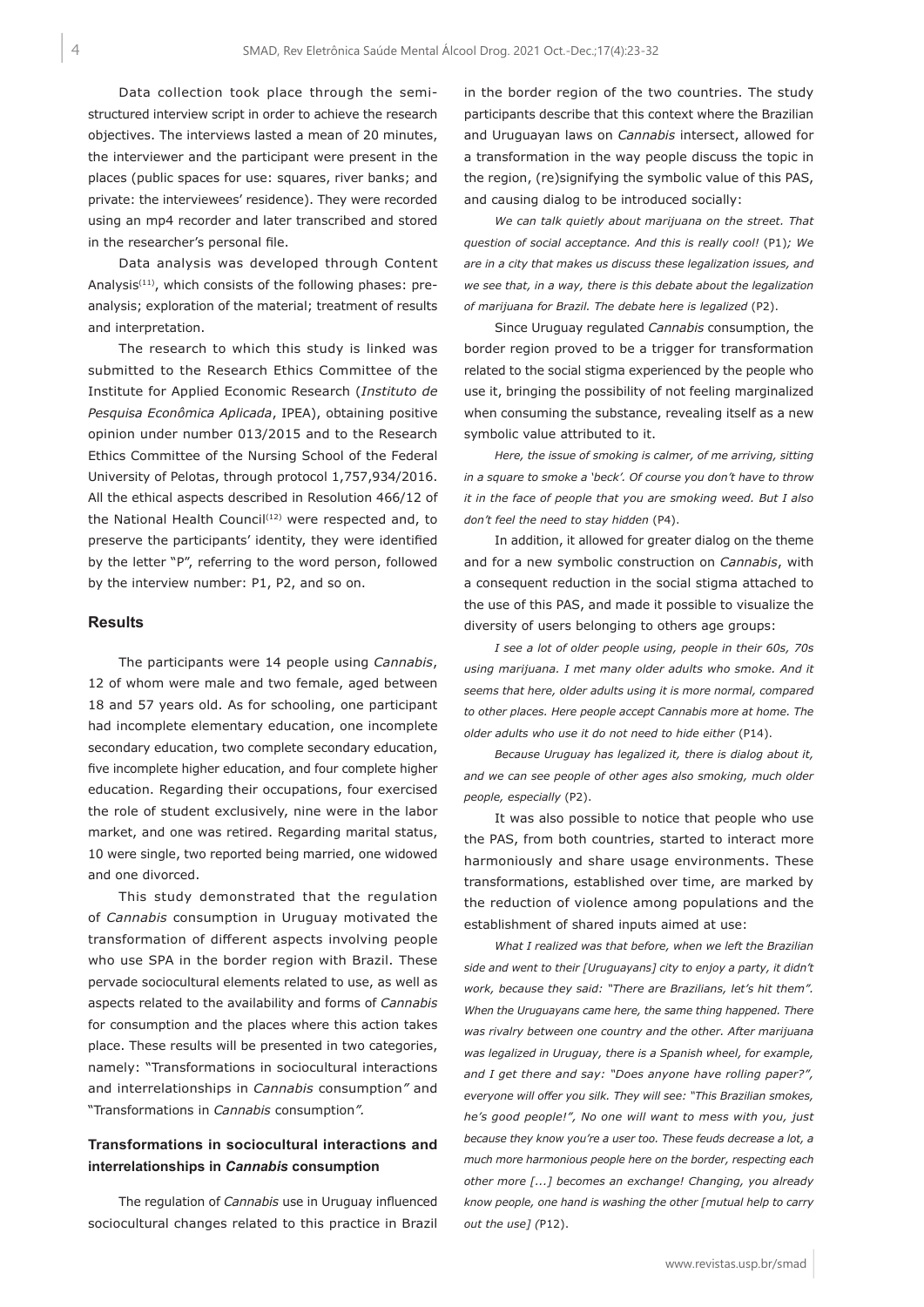## **Transformations for** *Cannabis* **consumption**

Different elements directly related to the way people use *Cannabis* in the border region between Brazil and Uruguay have undergone transformations. Among the aspects highlighted by the participants is the inclusion of a new presentation of *Cannabis* on the market, which previously was only processed and pressed, in solid blocks, and is currently also available on the Brazilian border the *in natura* form. One participant points out that this form of presentation without processing has higher quality and produces less harms in the consumer. In agreement with this speech, P11, a Uruguayan participant (with Brazilian nationality, living and working in Brazil) described this process in other words and thus revealed:

*Before I had only pressed. After legalizing, pure, good marijuana appeared, loose first-class, without being pressed. It usually comes in crops, because now there are people who plant at their homes there (in Uruguay)* (P5).

*What you see is that more cogoyo (in natura form) is appearing, not the urgent thing they sell you, which is bullshit. Today there is much more, it does less harm [...] You find a more natural product at a more expensive price, it does less harm to you. There's more THC (*P11).

Other transformations occurred at the border, influenced by the regulation of the substance referred to in the neighboring country, these refer to the availability of different subspecies of *Cannabis*, which differ in their effects. For being in a context where different subspecies of *Cannabis* are available, they can choose which one will be consumed, aiming at different effects.

*After they legalized in Uruguay, I already smoked marijuana that I never thought I would smoke in my life. Marijuana has several species, but we don't find them here in Brazil. There is one species, Purple Haze, which is purple, and the effect is wonderful. I've looked for others too, I found them in a store in Uruguay, the effect is completely different* (P4).

*We can better establish the differences through the varieties of marijuana and as marijuana is legalized in Uruguay, you end up knowing the origin better. So you know what a particular marijuana is going to do to you, if you want it, you smoke to stay higher, or more relaxed. Over time you can understand what is going to happen in your body that you will not feel the same if you smoke marijuana of different species. I can identify the different effects* (P9).

*With legalization in Uruguay, now you can find many types here. If you want to be euphoric, or thoughtful, or sleepy, you choose the type that makes you feel what you want to feel* (P10).

The statements of the participants also reveal changes related to the choice of the place for consumption. As this practice is illegal in Brazil, it ends up being accompanied by feelings of fear and insecurity, which leads some users to choose to make the crossing to the neighboring country, in order to consume carefree. However, as the purchase of *Cannabis* in Uruguay is an illegal practice for non-residents in this country, this action can lead to people suffering sanctions from the Uruguayan public security agents, who in some cases apprehend Brazilians for information on the illegal Uruguayan market.

*When you cross the border to use there, it feels like a weight comes off your head. You can light a joint, walk calmly, that nobody will approach you. The further you advance on the border, entering Uruguay, the more calm you will feel. You try to feel yourself in that legalized sphere, but it is difficult for you to detach yourself from the forbidden, where you come from. You can't easily uproot yourself, especially since you don't know how you're going to be treated by the police there [Uruguay]* (P7).

*There are friends of mine who went to use marijuana in Uruguay and were caught by the police there. They had to beg them [police officers] to let them [users] go. It depends on the officer, but that fear remains, because the Uruguayan police is different, it's much tougher* (P8).

*Whoever is there [Uruguayan side of the border], better than they don't smoke, because there is already a breathalyzer to detect marijuana and it is forbidden for us to use there* (P6).

### **Discussion**

With the new Uruguayan drug policy, it was possible to identify changes in the aspects that affect the way people use *Cannabis* in its different forms. The results lead to a new meaning about the symbolic value attributed to *Cannabis* in the Brazilian border region, as a result of this political movement in the neighboring country. It was verified that the proximity to Uruguay and the crossing of Brazilians on a daily basis seem to originate greater discussion about this practice and, consequently, the reduction of prejudice and stigma in relation to people who consume. This aspect reveals a new conception about *Cannabis* as a symbol and object, which allows us to visualize use no longer as a pathological behavior, but as something socially accepted, although still prohibited on Brazilian soil.

The construction of the pathologization of *Cannabis* use in contemporary society is rooted in the historicity of the use of this substance and in the association of its image with social behaviors understood as deviant $(13)$ . In this sense, the criterion of normality permeates a value judgment based on historicity, which leads to the creation of a symbolic value and to the application of a judgment on behavior as normal or pathological, and these labels only have meaning in the context where the subjects are inserted<sup>(14)</sup>.

In this perspective, the time frame brought by the regulation of *Cannabis* in Uruguay proves to be a driving force in the establishment of a new normativity $(14)$ , established from a new reference, Law 19,172 of 2013, which regulates consumption in this country<sup>(5)</sup>.

The transformations permeate the abandonment of the subjectivity produced, modeled, received, consumed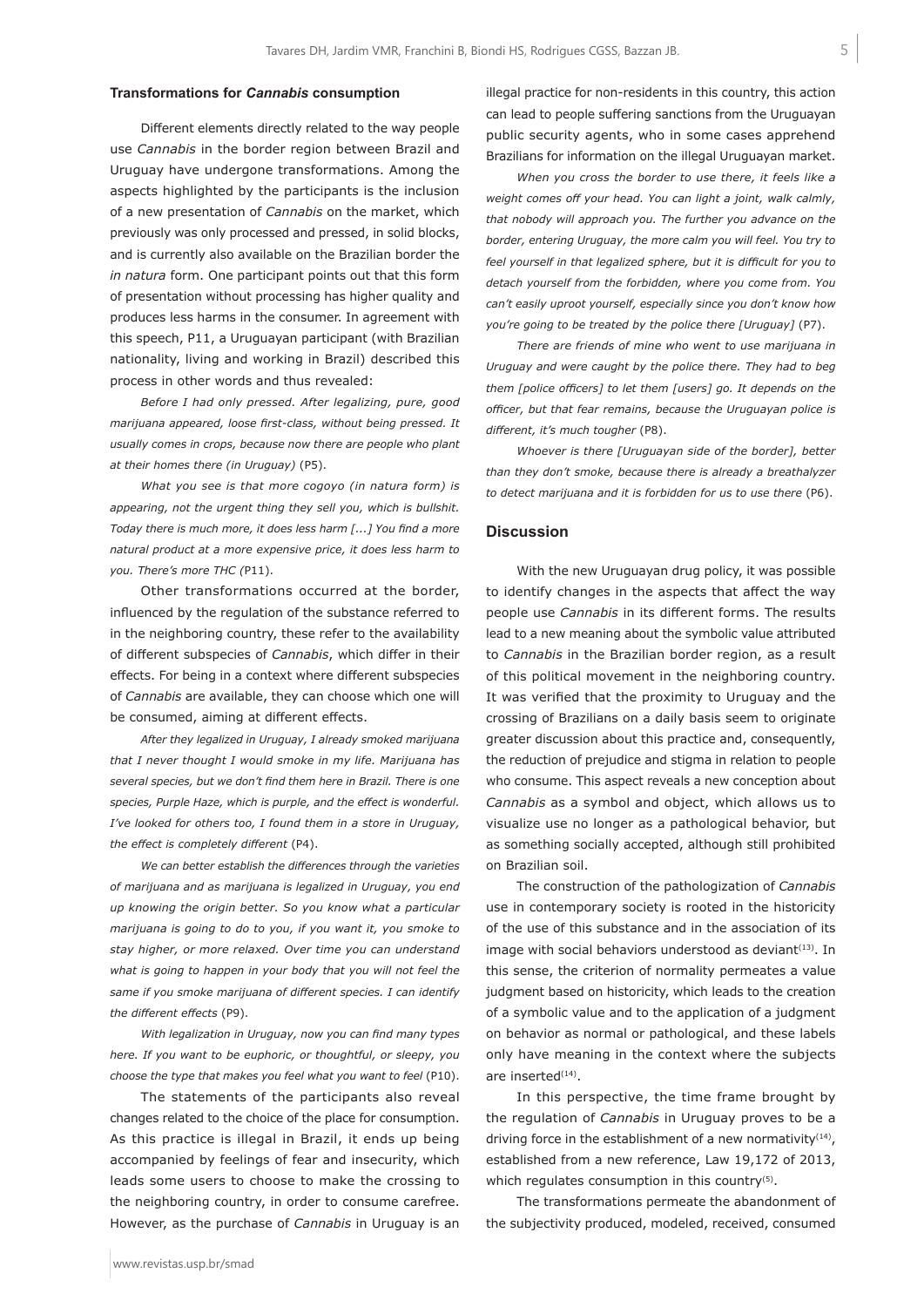and singularized by the border people before the regulation of *Cannabis* in Uruguay, which was illegal and marginalized from consumption, for the elaboration of a new subjectivity that accepts use as normal behavior. This is because this moment is marked by changes that serve to produce subjectivity. This influence guides and delimits the way of being and interacting with and in the context, admitting the use of *Cannabis* and allowing for the visualization of people who use PAS no longer as causing social problems.

From this construct, new subjectivities emerge on the Brazil-Uruguay border, permeated by the discussions and reflections arising from the sociocultural transformations brought about by the Uruguayan regulation. In this logic, the literature reveals that stigma is strongly related to the social representations of the collectivity, permeated by the conceptions of right and wrong. Detaching from these bonds becomes a complex internal movement, which implies the deconstruction, confrontation, acceptance and incorporation of new knowledge by people<sup>(15)</sup>.

As a consequence of the deconstruction of stigmas, resulting from the direct contact of the Brazilian population with the new Uruguayan perspective, the choice of places for consumption is also transformed. Consumption in private environments, usually associated with the protective factor, which avoids user exposure and reduces the chances of being approached by public security agents, gradually gives space to the possibility of use in public environments. This can be a reflection of the changes brought about by time to the symbolic meaning of *Cannabis* and its consumption in local society, even so if there is the understanding of the territorial limits of legality and illegality.

These characteristics can be related to the particularity of the border environment, marked by sociocultural fusion<sup>(6)</sup>. Not only that, they reveal an agreement of the Brazilian society of the border about the changes experienced in Uruguay, indicating that this new paradigm can be accepted with maturity in Brazil.

Use in external environments can also be understood as a way of resistance against the drug policy in force in Brazil, antagonistic to that experienced in Uruguay since 2013. This perspective seeks to generate socio-political discussions with a view to the re-elaboration of laws on the theme, based on scientific aspects, corroborating with Brazilian social movements, such as the "marijuana march"(16).

Changes can also be observed in the form of use exposure by users who are habitually excused, such as older adults. This characteristic can be related to the symbolic resignification attributed to *Cannabis* consumption, no longer as a criminal practice, but as a regulated one, which no longer needs to remain confidential by this population. Territorial proximity

dissolves in the space culture and politics, emerging in the people who use *Cannabis* the feeling of contemplation of Uruguay's legislative changes and, thus, unregulated practices in Brazil are normalized.

While for young people, the world of licit and illicit psychoactive substances derives from curiosity and the search for identity, leading them to seek new ways to interpret themselves, form groups or be accepted by those who consider their peers $(17)$ . Use by older adults is related to the aging of people who have been using it for many years<sup>(18)</sup>, or to the search for the therapeutic effects of *Cannabis* described in the literature, such as induction of appetite and sleep, greater relaxation, and reduction of pain symptoms, as well as of anxiety and depression $(19-21)$ .

It is noteworthy that borders are historically marked by territorial disputes, establishing mutable lines that are under pressure from opposite poles and divide societies and cultures<sup>6</sup>. In the specificity of the border between Brazil and Uruguay, this is characterized by several fusions and separations over the centuries, and this historicity directs sociocultural aspects of this region even today $(22)$ .

However, the permanence of polarities in the border region between Brazil and Uruguay contrasts with the existence of legal and commercial aspects of the region, such as the Southern Common Market (MERCOSUR), which establishes free movement of goods, services and productive factors, among other aspects, in some South American countries, including Brazil and Uruguay<sup>(23)</sup>; Decree No. 5,105 of 2004, which promotes residence, study and work permits to Brazilian and Uruguayan border nationals<sup>(24)</sup>; and Decree No. 7,508 of 2011, which establishes in neighboring municipalities the interfederative articulation of the health system, guaranteeing access to services for Brazilian and Uruguayan border nationals<sup>(25)</sup>. These aspects corroborate the fusion of the border people, being a unique feature for these regions<sup>(6)</sup>.

In addition, the existence of common characteristics or behaviors between the two peoples can be drivers of sociocultural fusion, directing polarities between both sides of the border over time. This aspect gains greater proportion when the similarity between the people who compose the social groups is *Cannabis* consumption, the practice of using the plant for recreational purposes, not well regarded in many contemporary societies<sup>(26)</sup>.

The data reveal that the likelihood existing between Brazilian and Uruguayan people who use *Cannabis*, which is consumption, makes them closer, making them respect and protect each other. In socialization spaces, such as squares and parties, where there is *Cannabis* consumption, the act of starting its use signals the possibility of a friendly interaction between people previously unknown, initiating a relationship of exchange of information, instruments for consumption and experiences in relation to the types of Cannabis and effects<sup>(27)</sup>, that is, in the border area with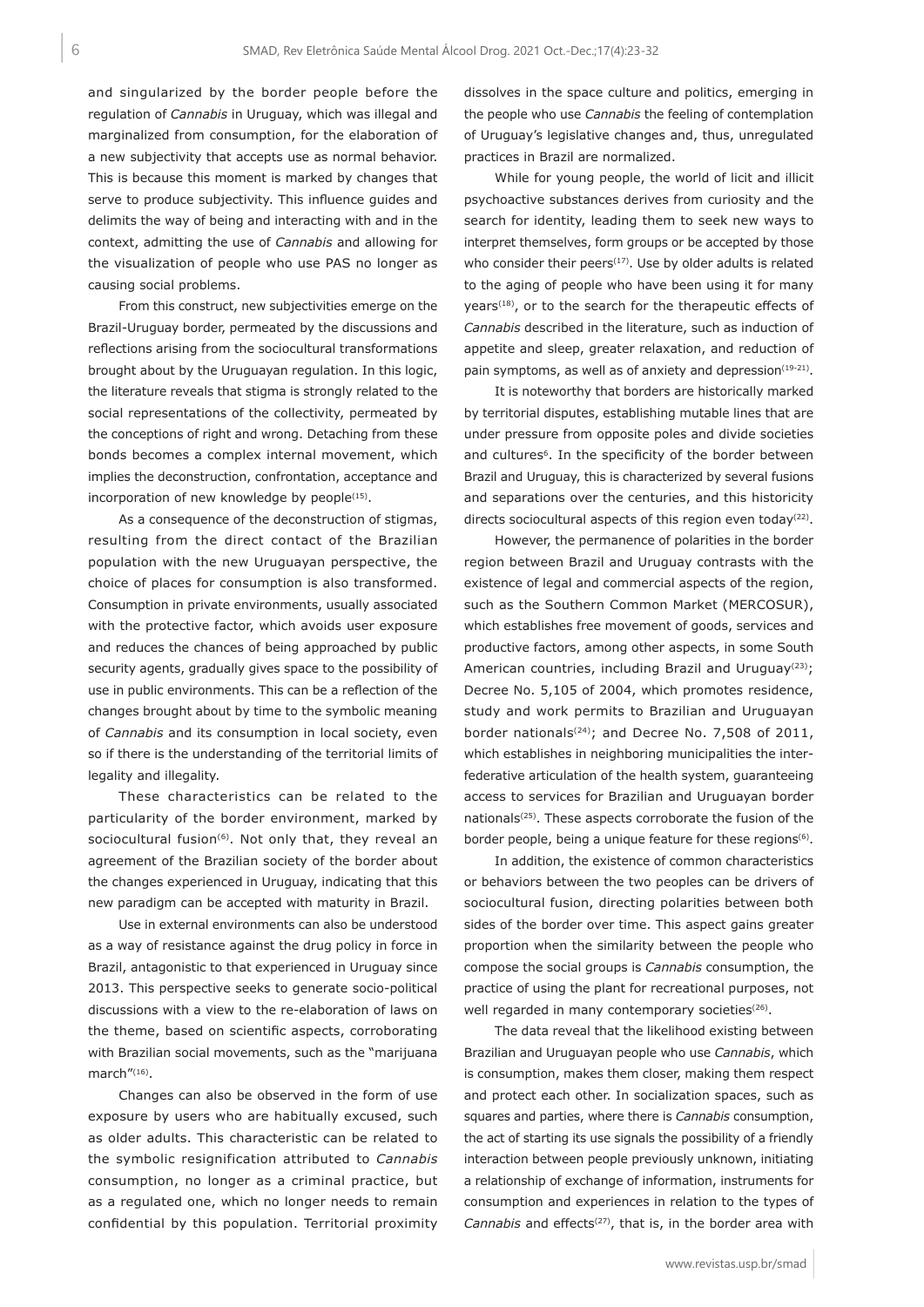Uruguay, the context of non-criminalization of consumption favors interpersonal relationships between those who use the plant, although it is not allowed in Brazil.

In the specificity of Brazil, the PAS commercialized by trafficking is often adulterated and presented in solid pressed blocks, which need to be crumbled to be consumed. A number of studies that analyzed *Cannabis* samples seized in Brazil reveal adulterations through the addition of substances such as lidocaine, tobacco leaf, cocaine(28-29), *crack*(30), aluminum, broken glass, and silica $(31)$ . The addition of these substances aims to increase the volume of pressed *Cannabis*, improving yield and profitability in the sale, as well as to potentiate psychoactive effects<sup>(30)</sup>.

In contrast, the *Cannabis* offered in Uruguay comes in its natural form, in dehydrated leaves, crushed and without additives, this condition reflecting Law 19,172 of 2013, which allowed the Uruguayan citizen to grow up to six feet of *Cannabis*, association with cultivation clubs, or purchase in pharmacies, after due registration with the *Cannabis* Regulation and Control Institute (*Instituto de Regulación y Control del Cannabis*, IRCCA)(5).

However, the Uruguayan law does not deal with the commercialization of *Cannabis* from this country to unregistered individuals or non-residents of Uruguay, or with the transportation of this substance outside this soil and later sale. Such a situation can be fed by people who use their cultivation or purchase quotas allowed by the State for sale to third parties or as a gift to consumers living in Brazil, who have affective ties.

The existence of illegal *Cannabis* cultivation in Uruguay can be related to the resistance of Uruguayan citizens to register to carry out the practice legally, due to the fear and repression existing before the regulation<sup>(32)</sup>, an aspect that will be gradually transformed in the face of cultural changes due to time.

It is evidenced that the Uruguayan *Cannabis* offered to Brazilians has a higher value compared to the PAS usually available in Brazil. It was verified that the reason for the price difference would be related to the purity of the plant, since the product offered in Brazil is adulterated and pressed with other substances that increase its volume and change its effects, reducing its added value. Not only that, the regulation of the substance in Uruguay allowed the State to add a tax on the marketed product, making it more costly, when compared to the Brazilian one.

After regulating consumption in Uruguay, it was possible for Brazilians living on the border to access the substance from this country *in natura*, which makes it possible to differentiate the existing characteristics and subspecies of the plant, not adulterated or processed. *Cannabis* can be grown in several places in the world but, naturally, it has characteristics of cultivation in places with a tropical and temperate climate, the places being endemic regions to pure lineage species. Among the species most targeted by science are *Cannabis sativa*, with great psychoactive effect due to the high levels of Tetrahydrocannabinol (THC); *indica*, with low THC content; and *ruderalis*, not used for psychological purposes<sup>(33)</sup>.

These multiple variations made it possible to experiment with the effects, predicted by the choice of the *Cannabis* to be used. As reported by a participant, access to the Purple Haze subspecies was allowed. This has Colombian origin, with mixed, *sativa* and *indica* variations. It is sometimes purple in color when subjected to extremely low temperatures and brings euphoric effects, greater willingness to perform activities, as well as better performance related to creativity and  $j$ oy<sup>(33)</sup>.

The regulation of consumption in Uruguay boosted the existence of a flow of border crossing by Brazilians to carry out the use in Uruguayan soil. Law 19,172, of 2013, states that purchase is allowed only to consumers of *Cannabis* living in Uruguay; the transfer of Brazilians to the neighboring country to purchase *Cannabis* can imply legal sanctions in the country $(5)$ .

The Brazilians who cross the border to use *Cannabis* feel partially protected by the Uruguayan law with regard to the sociocultural aspects associated with the use of *Cannabis*(34). It is noteworthy that this occurs because, in day-to-day life on the border, both populations merge, sharing trade and services, intertwining customs. In this social fusion, legal issues go beyond territorial limits, and the populations come to understand that space as unique, singular and subjected to the same rules, making the resident citizens of the border understand themselves as belonging to both countries, acquiring an identity of their own(6), which is not characterized by the Brazilian or Uruguayan side, but by the border itself, tensioned and transformed by the dynamic realities of the two poles.

However, it is demonstrated that, after the regulation of the production, trade and consumption of *Cannabis*, the Uruguayan police actions in relation to the use of PAS have become more conspicuous, aiming to curb the illegal market and consumption by persons not registered with the IRCCA(32).

It should be noted that the transformations materialized in this new subjectivity about *Cannabis* cannot be understood as static matter. This is because it is modified, updated or extinguished throughout the historical processes that are occurring on the border, considering contemporary social needs<sup>(35)</sup>. As such, transformations remain dynamic and changeable.

In contrast to the results obtained, it is noteworthy that there is evidence of physical, psychological and social harms attributed to the use of this PAS, especially in adolescence<sup>(36)</sup>. The technical parts of health and society evaluate negatively the new legislative proposals regarding the use of illicit drugs. It is believed that education,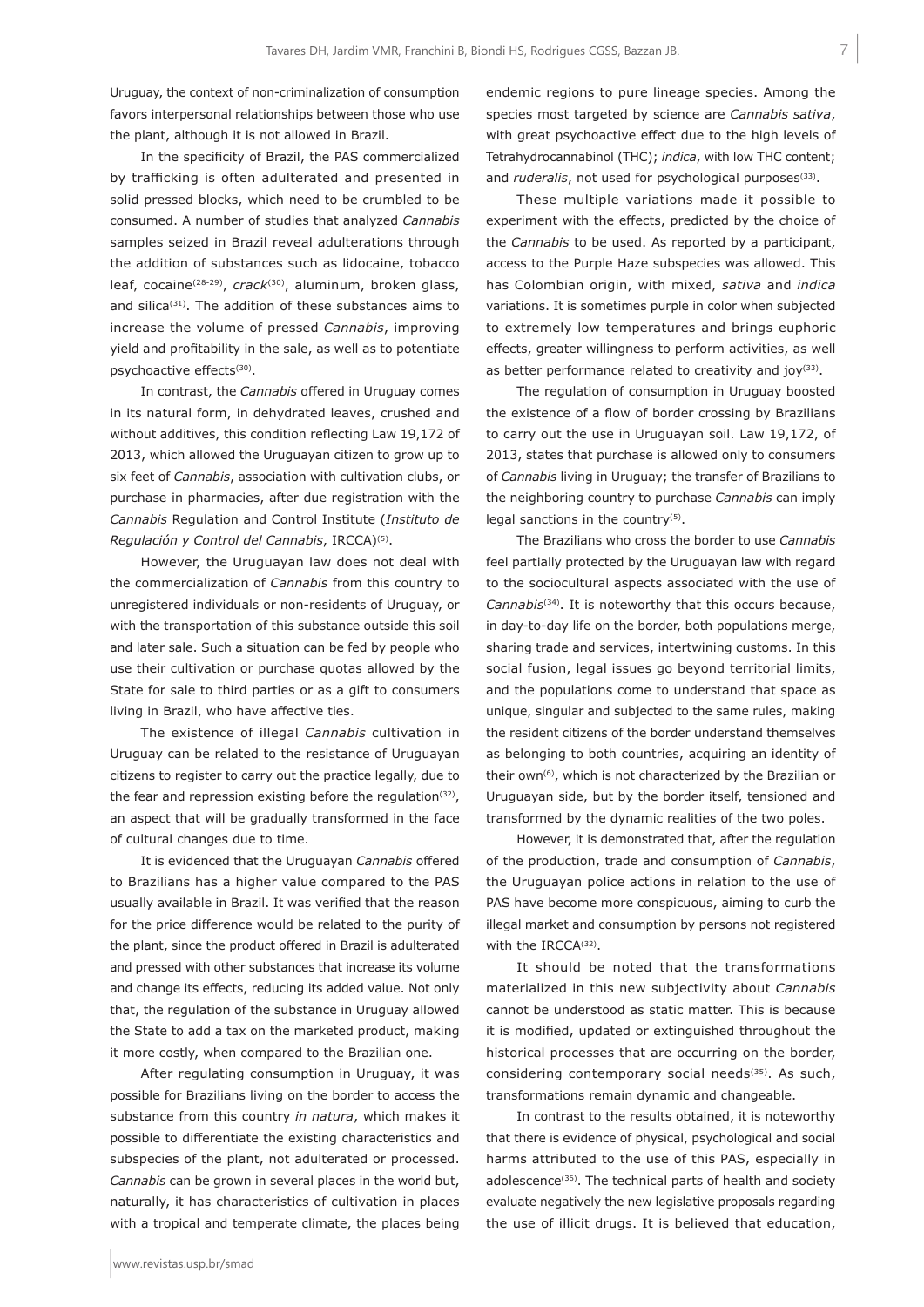health and security are unable to face changes similar to those carried out in Uruguay. Also, due to the increase in chemical dependence, deficiencies and psychiatric pathologies are feared<sup>(37)</sup>. However, impacts on violence, prejudice, dialog, social tolerance and also on health, were seen as benefits arising from the new Uruguayan law.

#### **Conclusion**

This study allowed us to know the influences of the regulation of *Cannabis* in Uruguay on consumption on the border with Brazil, considering the Uruguayan regulatory framework. The social transformations raised refer to the greater dialog on the theme, which leads to social acceptance of consumption, reduction of the social stigma suffered by consumers, visualization of the diversity of users belonging to other age groups, and harmonious interaction between the populations of both sides of the border.

In addition, it was possible to identify important changes in the Brazilian consumption of *Cannabis*, of the substance produced in Uruguay, in which, the new drug policy enabled the acquisition of the PAS *in natura* and without processing and adulterations; availability of different subspecies and types for acquisition; and the transfer of Brazilians to use *Cannabis* in Uruguayan soil.

The snowball method proved to be appropriate for approaching people who perform an illegal practice in Brazil. However, this can bring sample homogeneity, which leads to uniform results, due to the access to the participants by the same social groups, which is a limitation of this research.

The dynamics of the social and political aspects that are related to *Cannabis* consumption were evidenced; it is understood that the study of the transformations brought to the environments of intersection of divergent policies becomes essential. This can serve for greater reflection on the current Brazilian policy, with a view to the maturation of discussions in society, reduction of decontextualized and ineffective coercive actions and social repression, and the implementation of actions seeking to safeguard human rights, respecting autonomy and people's right to choose, and taking care of them, from the perspective of health.

### **References**

1. Rosa PO, Rosa MG. Cannabis Policies: a comparative study on the models of Spain, Uruguay and Colorado/USA. Geographia Opportuno Tempore. [Internet]. 2018 [cited 2020 May 7];4(1):36-84. Available from: http://www.uel. br/revistas/uel/index.php/Geographia/article/view/32548 2. Fórum Brasileiro de Segurança Pública. Anuário Brasileiro de Segurança Pública. [Internet]. São Paulo: Fórum Brasileiro de Segurança Pública; 2017 [Acesso 7 mai 2020]. Disponível em: http://www.forumseguranca.

org.br/wp-content/uploads/2017/12/ANUARIO\_11\_2017. pdf

3. Ministério da Justiça (BR). Levantamento Nacional de Informações Penitenciárias – Infopen: atualização dezembro de 2019. [Internet]. Brasília: MJ; 2020 [Acesso 7 mai 2020]. Disponível em: http://dados.mj.gov.br/ dataset/infopen-levantamento-nacional-de-informacoespenitenciarias

4. Medeiros D, Tófoli LF. Myths and Evidence in the Construction of Drug Policies. Political-Institutional Analysis Bulln. [Internet] 2018 [cited 2020 May 7];(8). Available from: http://repositorio.ipea.gov.br/ bitstream/11058/8880/1/bapi\_18\_cap\_6.pdf

5. Presidencia de la República Oriental del Uruguay. Ley 19.172, 20 de diciembre de 2013. [Internet]. Montevidéu; 2013 [Acesso 5 mai 2020]. Disponível em: https://www. impo.com.uy/bases/leyes/19172-2013

6. Ferrari M. The concepts of the border in geography. Rev Perspect Geo. [Internet] 2014 [cited 2020 May 28];9(10):1-25. Available from: http://erevista.unioeste. br/index.php/pgeografica/article/view/10161/7550

7. Cardano M. Manual de Pesquisa Qualitativa: a contribuição da teoria da argumentação. Petrópolis (RJ): Vozes; 2017.

8. Goodman LA. Snowball sampling. Ann Math Stat. 1961;(32):148-70. doi: https://doi.org/10.1214/ aoms/1177705148

9. Silveira DX, Doering-Silveira EB. Padrões de uso de drogas: Eixo, Políticas e Fundamentos. São Paulo: Aberta Senad; 2017.

10. Minayo MCS. Sampling and saturation in qualitative research: consensuses and controversies. Rev Pesq Qual. [Internet]. 2017 [cited 2020 May 28];5(7):1-12. Available from: https://editora.sepq.org.br/rpq/article/view/82/59 11. Bardin L. Análise de conteúdo. São Paulo: Edições 70; 2013.

12. Conselho Nacional de Saúde (BR). Resolução nº 466, de 12 de dezembro de 2012. Trata de pesquisas em seres humanos e atualiza a resolução 196. [Internet]. Diário Oficial da União, 13 jun 2013 [Acesso 28 mai 2020]. Disponível em: http://www.conselho.saude.gov.br/ resolucoes/2012/Reso466.pdf

13. Lima PVSF, Oliveira KA, Santos DLR. General health of slaves in Brazil: literature review. Rev Gest Saúde. [Internet] 2016 [Acesso 28 mai 2020];7(1):471-89. Disponível em: https://periodicos.unb.br/index.php/rgs/ article/view/3471/3159

14. Canguilhem GO. Normal e o Patológico. 6 ed. Rio de Janeiro: Forense Universitária; 2007.

15. Souza EJ, Silva JP, Santos C. Representations of Teachers about Sexual Diversity and Homophobia. Rev Estudos Feministas. 2017;25(2):519-44. doi: https://doi. org/10.1590/1806-9584.2017v25n2p519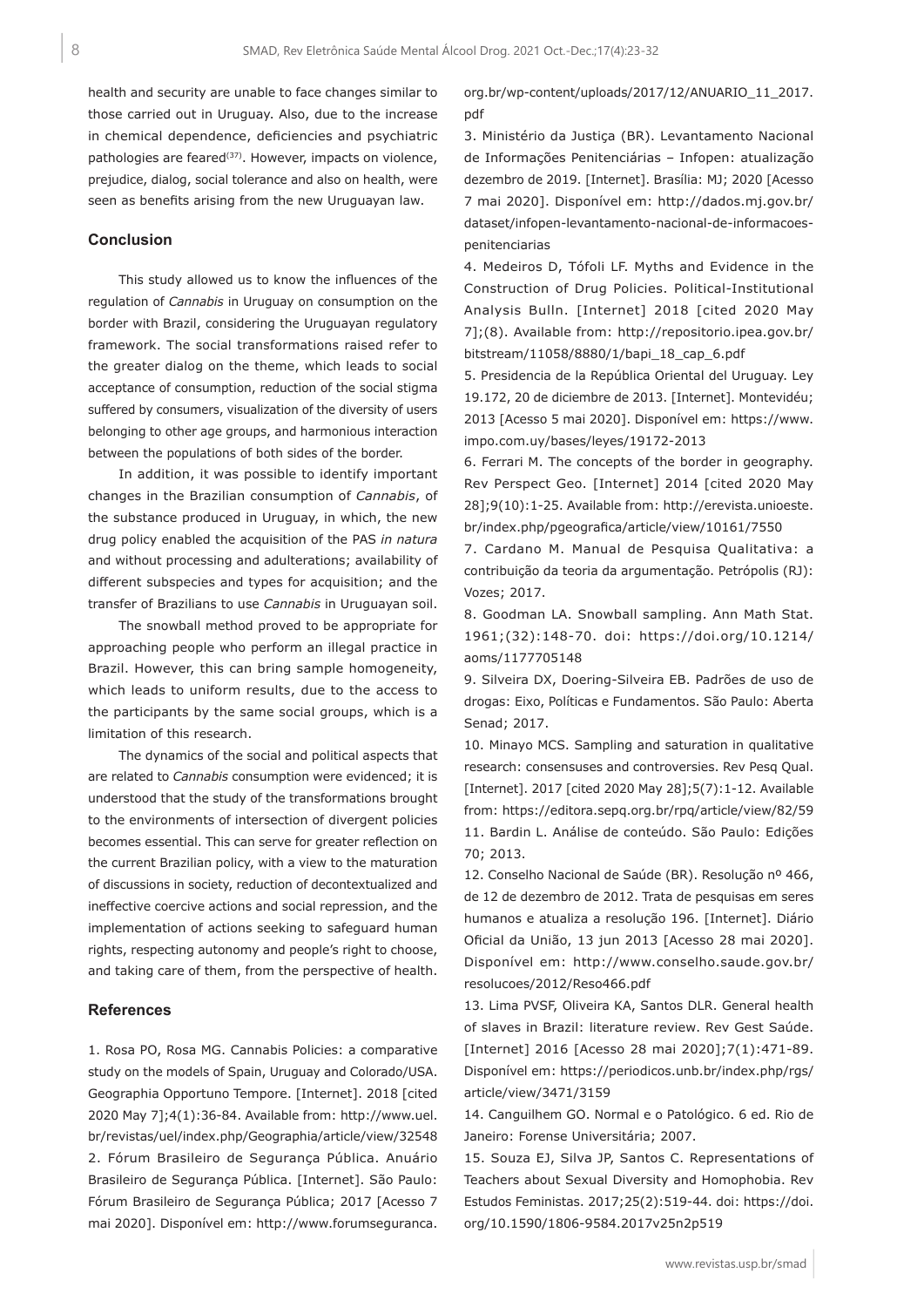16. Bentes I. Lay the cards on the table and argue these laws: the struggle for marijuana legalization in Brazil. Argumentum. 2015;7(1):93-107. doi: https://doi. org/10.18315/argumentum.v7i1.9050

17. Weique AL, Rosas LVR, Mota MLM, Lima RAL. Drogas lícitas e ilícitas: o cenário em uma escola pública em Benjamin Constant-AM, Brasil. Rev Ensino Ciênc Humanidades [Internet] 2019 [Acesso 8 mai 2020];3(2):724-53. Disponível em: https://periodicos. ufam.edu.br/index.php/rech/article/view/6832

18. Diniz A, Pillon SC, Monteiro S, Pereira A, Gonçalves J, Santos MA. Elderly substance abuse: an integrative review. Psicol Teoria Prática. 2017;19(2):23-41. doi: http://dx.doi.org/10.5935/1980-6906/psicologia. v19n2p23-41

19. Cabral DVS, Pendloski, J. Mortality in elderly suicide: an analysis of epidemiological profile in southern Brazil. Rev Uningá. [Internet]. 2016 [cited 2020 May 8];47(2):19-24. Available from: http://revista.uninga. br/index.php/uninga/article/view/1274/895

20. Bhering AC, Amaral JC Júnior, Pio JM, Rodrigues I, Valadão AF, Quintão MAU. Psychiatric disorders and associated factors in elderly group from Ipatinga city, Minas Gerais. Rev Uningá. [Internet] 2017 [cited 2020 May 8];53(1):12-8. Available from: http://revista.uninga. br/index.php/uninga/article/view/1419/1034

21. Matos RLA, Spinola LA, Barboza LL, Garcia DR, França TCC, Affonso RSO. The Cannabidiol Use in the Treatment of Epilepsy. Rev Virtual Química. 2017;9(2):786-814. doi: http://dx.doi.org/10.21577/1984-6835.20170049 22. Pinto M, Maurer R. When geo-history advances on the meanings of an urban space: cultural landscapes and identity transformations of the Brazil-Argentina border. EURE(Santiago). 2014;40(120):135-58. doi: http:// dx.doi.org/10.4067/S0250-71612014000200007

23. Guerra K, Ventura M. Bioethics, immigration and health care: tensions and convergences on the human right to health in Brazil in the regional integration of the countries. Cad Saúde Coletiva. 2017;25(1):123-9. doi: https://doi.org/10.1590/1414-462x201700010185

24. Ministério das Relações Exteriores (BR). Decreto n° 5.105, de 14 de junho de 2004. Promulga o Acordo entre o Governo da República Federativa do Brasil e o Governo da República Oriental do Uruguai para Permissão de Residência, Estudo e Trabalho a Nacionais Fronteiriços Brasileiros e Uruguaios, de 21 de agosto de 2002. [Internet]. Diário Oficial da União, 15 de junho de 2004 [Acesso 8 mai 2020]. Disponível em: https://legislacao. presidencia.gov.br/atos/?tipo=DEC&numero=5105&ano =2004&ato=a03QTUE5keRpWTcc7

25. Presidência da República (BR), Casa Civil, Subchefia para Assuntos Jurídicos. Decreto nº 7.508, de 28 de junho de 2011. Regulamenta a Lei nº 8.080, de 19 de setembro de 1990, para dispor sobre a organização do Sistema Único de Saúde - SUS, o planejamento da saúde, a assistência à saúde e a articulação interfederativa, e dá outras providências. [Internet]. Diário Oficial da União, 29 jun 2011 [Acesso 8 mai 2020]. Disponível em: http:// www.planalto.gov.br/ccivil\_03/\_ato2011-2014/2011/ decreto/d7508.htm

26. Venturi G. Drug use, public opinion and morality: motivation and arguments based on use. Tempo Soc Rev Sociol USP 2017;29(2):159-85. doi: https://doi. org/10.11606/0103-2070.ts.2017.126682

27. Cruz FV, Pinto NGM, Coronel DA. Análise de modelos de mercado para a Cannabis: o corporativo, o social, o ilegal e o misto. Rev Desenvolv Fronteiras Cidadania. [Internet] 2017 [Acesso 8 mai 2020];1(1):80-101. Disponível em https://periodicosonline.uems.br/index. php/fronteiracidadania/article/view/2172/1707

28. Nascimento IR, Costa HB, Souza LM, Soprani LC, Merlo BB, Romão W. Chemical identification of cannabinoids in street marijuana samples using electrospray ionization FT-ICR mass spectrometry. Royal Soc Chem Analytical Methods. 2015;(7):1415-24. doi: https://doi.org/10.1039/C4AY02355B

29. Alcântara LTA. Adulterantes encontrados em drogas ilícitas: uma abordagem forense. Acta Ciênc Saúde. [Internet]. 2016 [Acesso 8 mai 2020];2(5):1-16. Disponível em: https://www2.ls.edu.br/actacs/index. php/ACTA/article/view/129/120

30. Medeiros KT, Maciel SC, Sousa PF, Vieira GLS. Experiences and Representations about Crack: An Approach to Female Drug-Users. Psico-USF. 2015;20(3):517-28. doi: https://doi.org/10.1590/1413-82712015200313

31. Exley C, Begum A, Wooley MP, Bloor RN. Aluminum in tobacco and cannabis and smoking-related disease. Am J Medicine. 2006;119(3):276e9-276e11. doi: https://doi. org/10.1016/j.amjmed.2005.08.004

32. Ministério do Planejamento, Desenvolvimento e Gestão (BR), Instituo de Pesquisa Econômica e Aplicada. O consumo de drogas e a saúde pública na zona de fronteira entre Brasil e Uruguai: resultados qualitativos. [Internet]. Brasília: IPEA; 2017 [Acesso 8 mai 2020]. Disponível em: http://www.ipea.gov.br/portal/images/stories/PDFs/ relatoriopesquisa/170706\_relatorio\_pesquisa\_consumo\_ drogas\_saude\_publica\_zona\_fronteira\_brasil\_uruguai.PDF 33. Rosenthal E, editor. The Big Book of Buds Volume 4: More Marijuana Varieties from the World's Great Seed Breeders. 4. ed. San Francisco: Quick American Publishing Company; 2011.

34. Presidencia de la República Oriental del Uruguay, Junta Nacional de Drogas. Infodrogas. Guia Más Información Menos Riesgos. [Internet]. Montevideo: Junta Nacional de Drogas; [2019?] [cited 2018 Jan 8]. Available from: https://www.gub.uy/junta-nacional-drogas/sites/ junta-nacional-drogas/files/documentos/publicaciones/ Infodrogas%20EDICION%2012%20version%202.pdf